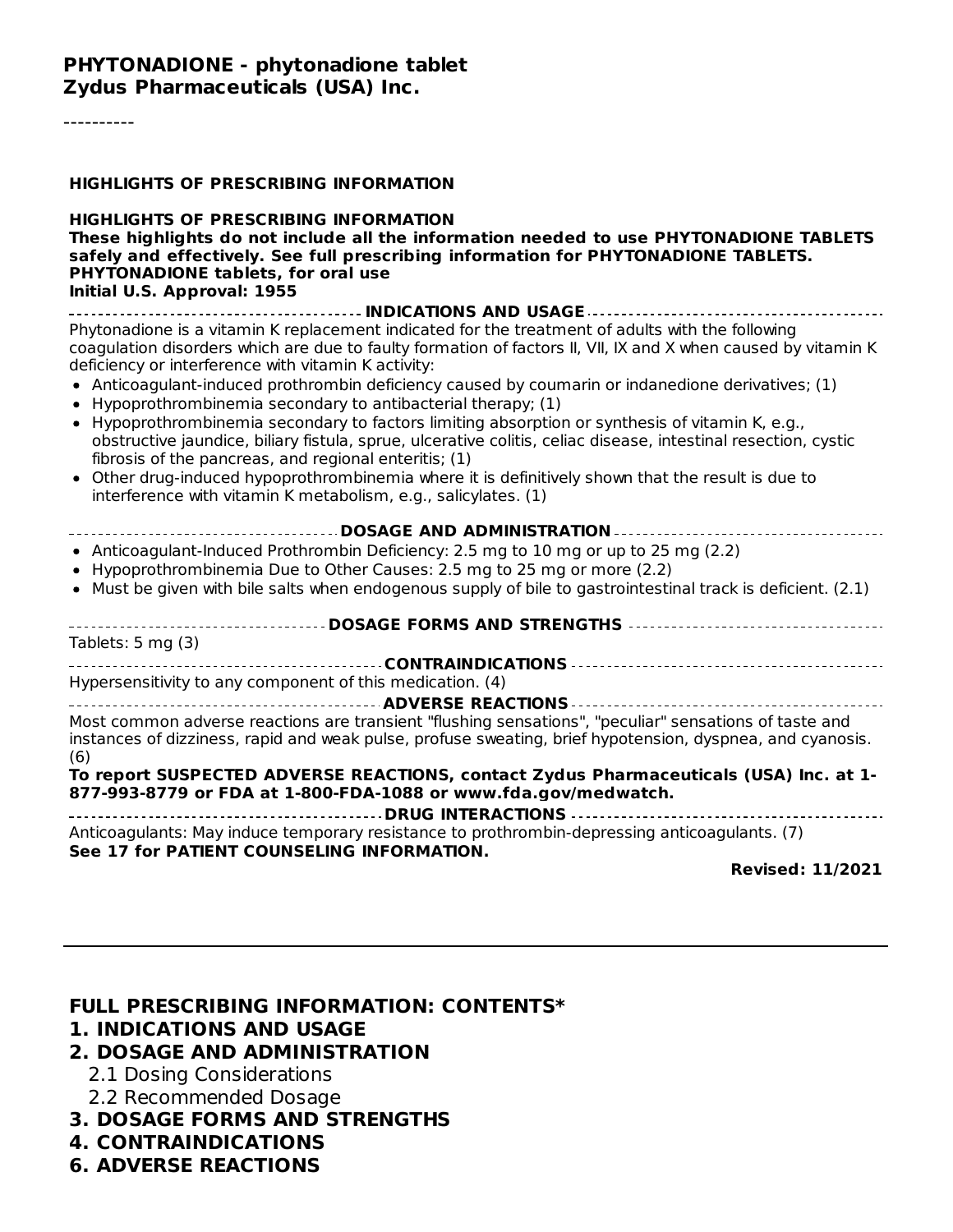#### **7. DRUG INTERACTIONS**

#### **8. USE IN SPECIFIC POPULATIONS**

- 8.1 Pregnancy
- 8.2 Lactation
- 8.4 Pediatric Use
- 8.5 Geriatric Use

#### **11. DESCRIPTION**

#### **12. CLINICAL PHARMACOLOGY**

- 12.1 Mechanism of Action
- 12.2 Pharmacodynamics
- 12.3 Pharmacokinetics

#### **13. NONCLINICAL TOXICOLOGY**

13.1 Carcinogenesis, Mutagenesis, Impairment of Fertility

#### **16. HOW SUPPLIED/STORAGE AND HANDLING**

#### **17. PATIENT COUNSELING INFORMATION**

 $\ast$  Sections or subsections omitted from the full prescribing information are not listed.

#### **FULL PRESCRIBING INFORMATION**

#### **1. INDICATIONS AND USAGE**

Phytonadione is indicated for the treatment of adults with the following coagulation disorders which are due to faulty formation of factors II, VII, IX and X when caused by vitamin K deficiency or interference with vitamin K activity.

- anticoagulant-induced hypoprothrombinemia caused by coumarin or indanedione derivatives;
- hypoprothrombinemia secondary to antibacterial therapy;
- hypoprothrombinemia secondary to factors limiting absorption or synthesis of vitamin K, e.g., obstructive jaundice, biliary fistula, sprue, ulcerative colitis, celiac disease, intestinal resection, cystic fibrosis of the pancrease, and regional enteritis;
- Other drug-induced hypoprothrombinemia where it is definitely shown that the result is due to interference with vitamin K metabolism, e.g., salicylates.

### **2. DOSAGE AND ADMINISTRATION**

### **2.1 Dosing Considerations**

Avoid the oral route when the clinical disorder would prevent proper absorption. Bile salts must be given with the tablets when the endogenous supply of bile to the gastrointestinal tract is deficient. The coagulant effects of phytonadione tablets are not immediate; improvement of international normalized ratio (INR) may take 1 to 8 hours. Interim use of whole blood or component therapy may also be necessary if bleeding is severe.

Phytonadione tablets will not counteract the anticoagulant action of heparin.

When phytonadione tablets are used to correct excessive anticoagulant-induced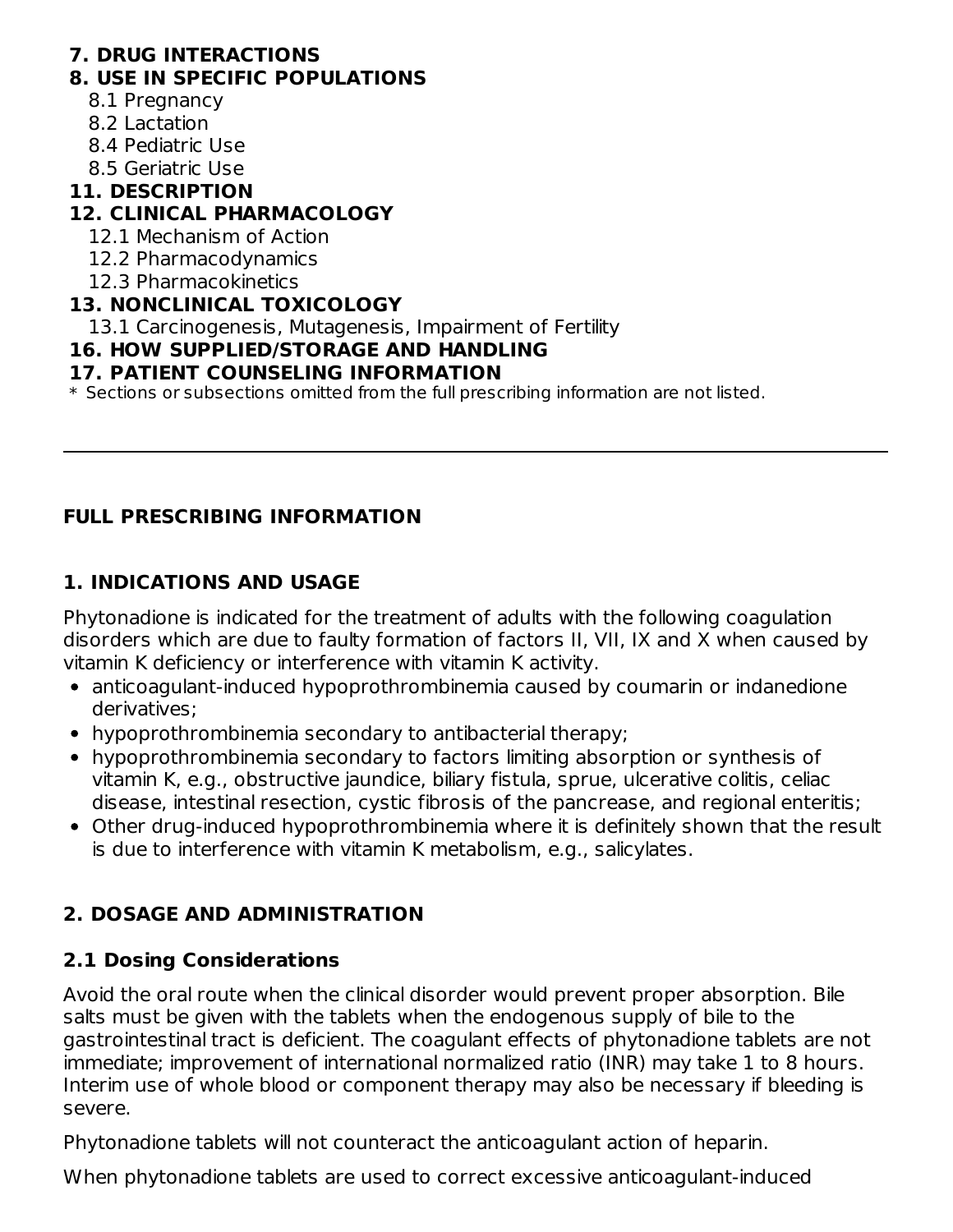hypoprothrombinemia, anticoagulant therapy still being indicated, the patient is again faced with the clotting hazards existing prior to starting the anticoagulant therapy. Phytonadione is not a clotting agent, but overzealous therapy with vitamin K1 may restore conditions which originally permitted thromboembolic phenomena. Dosage should be kept as low as possible, and prothrombin time should be checked regularly as clinical conditions indicate.

### **2.2 Recommended Dosage**

### **Anticoagulant-Induced Prothrombin Deficiency in Adults**

The recommended dose to correct excessively prolonged prothrombin times caused by oral anticoagulant therapy is, 2.5 to 10 mg or up to 25 mg initially. In some instances 50 mg may be required. Frequency and amount of subsequent doses should be determined by prothrombin time response or clinical condition. If, in 12 to 48 hours after oral administration, the prothrombin time has not been shortened satisfactorily, repeat the dose.

Repeated large doses of phytonadione tablets are not warranted in liver disease if the response to initial use of the vitamin is unsatisfactory. Failure to respond to phytonadione tablets may indicate a congenital coagulation defect or that the condition being treated is unresponsive to vitamin K.

## **Hypoprothrombinemia Due to Other Causes in Adults**

If possible, discontinuation or reduction of the dosage of drugs interfering with coagulation mechanisms (such as salicylates, antibiotics) is suggested as an alternative to administering concurrent phytonadione tablets. The severity of the coagulation disorder should determine whether the immediate administration of phytonadione tablets is required in addition to discontinuation or reduction of interfering drugs.

The recommended dose is 2.5 mg to 25 mg or more (sometimes up to 50 mg). Evaluate INR after 6 to 8 hours, and repeat dose if INR remains prolonged. Modify subsequent dosage (amount and frequency) based upon the INR or clinical condition.

# **3. DOSAGE FORMS AND STRENGTHS**

Tablets: 5 mg, light yellow to yellow colored, round-shaped, uncoated tablets engraved with "10 14" on one side and break line on other side.

## **4. CONTRAINDICATIONS**

Phytonadione tablets are contraindicated in patients with a history of a hypersensitivity reaction to phytonadione or inactive ingredients [see Description (11)].

# **6. ADVERSE REACTIONS**

The following adverse reactions associated with the use of parenteral phytonadione were identified in clinical studies or postmarketing reports. Because some of these reactions were reported voluntarily from a population of uncertain size, it is not always possible to reliably estimate their frequency or establish a causal relationship to drug exposure.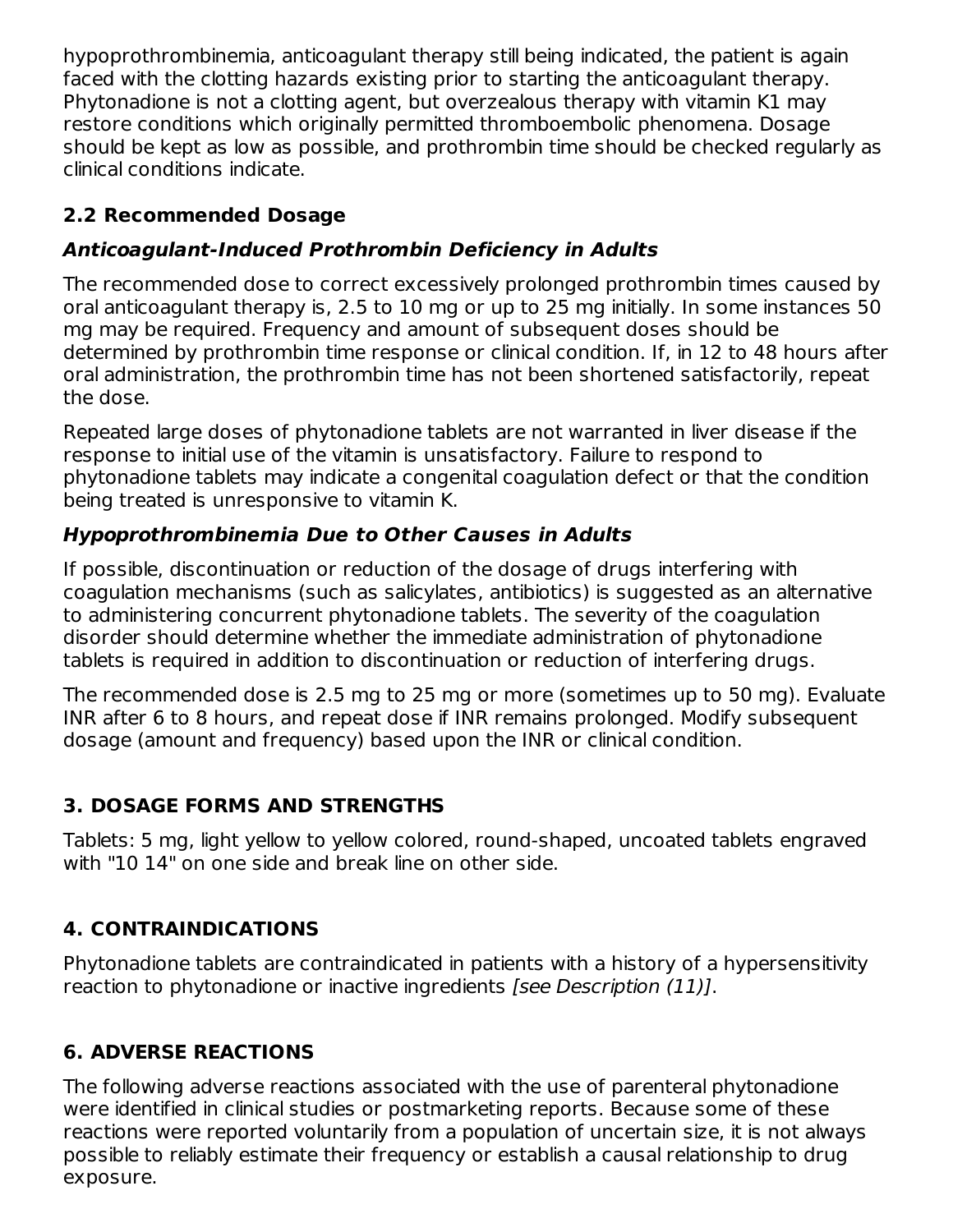Severe hypersensitivity reactions, including anaphylactoid reactions and deaths, have been reported following parenteral administration. The majority of these reported events occurred following intravenous administration.

Transient "flushing sensations" and "peculiar" sensations of taste have been observed with parenteral phytonadione, as well as instances of dizziness, rapid and weak pulse, profuse sweating, brief hypotension, dyspnea, and cyanosis.

Hyperbilirubinemia has been observed in the newborn following administration of parenteral phytonadione. This has occurred primarily with doses above those recommended.

### **7. DRUG INTERACTIONS**

#### **Anticoagulants**

Phytonadione may induce temporary resistance to prothrombin-depressing anticoagulants, especially when larger doses of phytonadione are used. Should this occur, higher doses of anticoagulant therapy may be needed when resuming anticoagulant therapy, or a change in therapy to a different class of anticoagulant may be necessary (i.e., heparin sodium).

Phytonadione does not affect the anticoagulant action of heparin.

### **8. USE IN SPECIFIC POPULATIONS**

### **8.1 Pregnancy**

#### **Risk Summary**

Published studies with the use of phytonadione during pregnancy have not reported a clear association with phytonadione and adverse developmental outcomes [see Data]. There are maternal and fetal risks associated with vitamin K deficiency during pregnancy [see Clinical Considerations]. Animal reproduction studies have not been conducted with phytonadione.

The estimated background risk for the indicated population is unknown. All pregnancies have a background risk of birth defect, loss, or other adverse outcomes. In the U.S. general population, the estimated background risk of major birth defects and miscarriage in clinically recognized pregnancies is 2% to 4% and 15% to 20%, respectively.

#### **Clinical Considerations**

#### Disease-associated maternal and/or embryo/fetal risk

Pregnant women with vitamin K deficiency hypoprothrombinemia may be at increased risk for bleeding diatheses during pregnancy and hemorrhagic events at delivery. Subclinical vitamin K deficiency during pregnancy has been implicated in rare cases of fetal intracranial hemorrhage.

### **Data**

Human Data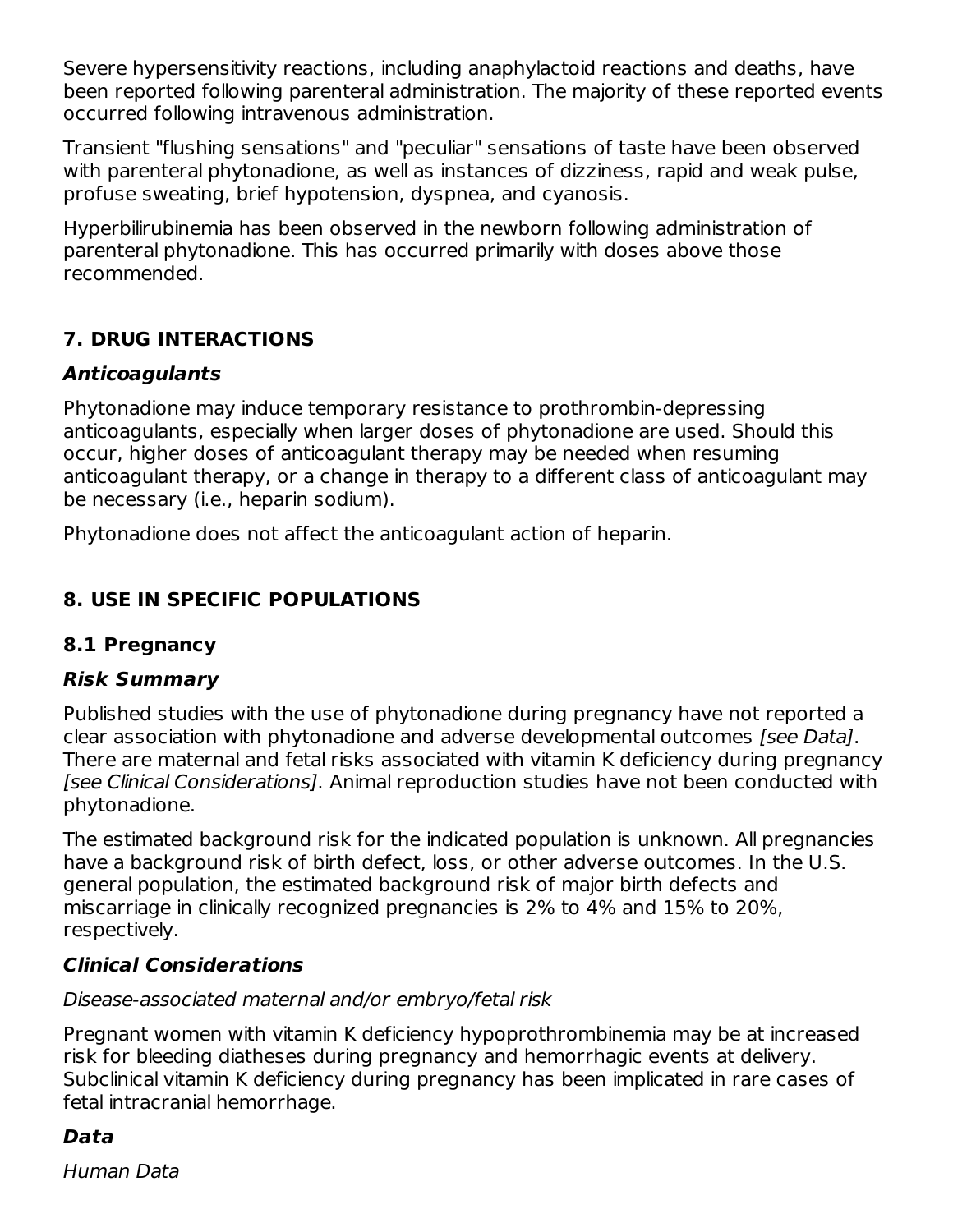Phytonadione has been measured in cord blood of infants whose mothers were treated with phytonadione during pregnancy in concentrations lower than seen in maternal plasma. Administration of vitamin  $\mathsf{K}_1$  to pregnant women shortly before delivery increased both maternal and cord blood concentrations. Published data do not report a clear association with phytonadione and adverse maternal or fetal outcomes when used during pregnancy. However, these studies cannot definitively establish the absence of any risk because of methodologic limitations including small sample size and lack of blinding.

#### Animal Data

In pregnant rats receiving vitamin  $\mathsf{K}_1$  orally, fetal plasma and liver concentrations increased following administration, supporting placental transfer.

### **8.2 Lactation**

#### **Risk Summary**

Phytonadione is present in breastmilk. There are no data on the effects of phytonadione on the breastfed child or on milk production. The developmental and health benefits of breastfeeding should be considered along with the clinical need for phytonadione and any potential adverse effects on the breastfed child from phytonadione or from the underlying maternal condition.

#### **8.4 Pediatric Use**

Safety and effectiveness in pediatric patients have not been established with phytonadione. Hemolysis, jaundice, and hyperbilirubinemia in newborns, particularly in premature infants, have been reported with vitamin K.

#### **8.5 Geriatric Use**

Clinical studies of phytonadione did not include sufficient numbers of subjects aged 65 and over to determine whether they respond differently from younger subjects. Other reported clinical experience has not identified differences in responses between the elderly and younger patients. In general, dose selection for an elderly patient should be cautious, usually starting at the low end of the dosing range, reflecting the greater frequency of decreased hepatic, renal, or cardiac function, and of concomitant disease or other drug therapy.

### **11. DESCRIPTION**

Phytonadione, USP is a vitamin K replacement, which is a clear, yellow to amber, viscous, and nearly odorless liquid. It is soluble in dehydrated alcohol, in benzene, in chloroform, in ether and slightly soluble in alcohol. It has a molecular weight of 450.7.

Phytonadione is 2-methyl-3-phytyl-1, 4-naphthoquinone. Its molecular formula is  $C_{31}H_{46}O_2$  and its structural formula is: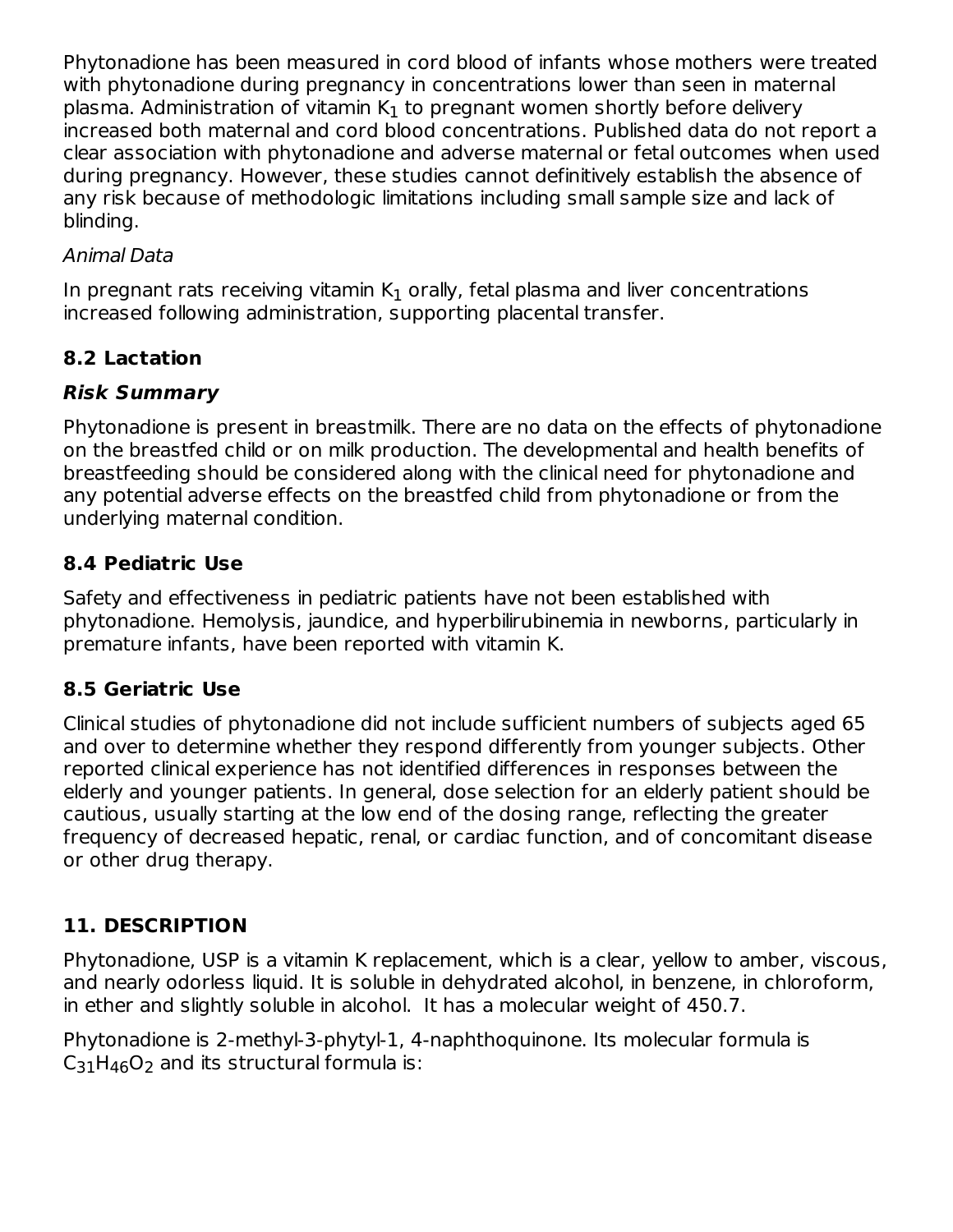

Each uncoated phytonadione tablet, USP for oral administration contains 5 mg of phytonadione, USP and contains following inactive ingredients: croscarmellose sodium, colloidal silicon dioxide, hydroxypropyl cellulose, lactose monohydrate, magnesium stearate and microcrystalline cellulose.

## **12. CLINICAL PHARMACOLOGY**

### **12.1 Mechanism of Action**

Phytonadione tablets possess the same type and degree of activity as does naturallyoccurring vitamin K, which is necessary for the production via the liver of active prothrombin (factor II), proconvertin (factor VII), plasma thromboplastin component (factor IX), and Stuart factor (factor X). The prothrombin test is sensitive to the levels of three of these four factors – II, VII, and X. Vitamin K is an essential cofactor for a microsomal enzyme that catalyzes the posttranslational carboxylation of multiple, specific, peptide-bound glutamic acid residues in inactive hepatic precursors of factors II, VII, IX, and X. The resulting gamma-carboxyglutamic acid residues convert the precursors into active coagulation factors that are subsequently secreted by liver cells into the blood.

In normal animals and humans, phytonadione is virtually devoid of pharmacodynamic activity. However, in animals and humans deficient in vitamin K, the pharmacological action of vitamin K is related to its normal physiological function, that is, to promote the hepatic biosynthesis of vitamin K-dependent clotting factors.

#### **12.2 Pharmacodynamics**

Phytonadione tablets generally exert their effect within 6 to 10 hours.

### **12.3 Pharmacokinetics**

#### **Absorption**

Oral phytonadione is adequately absorbed from the gastrointestinal tract only if bile salts are present.

### **Distribution**

After absorption, phytonadione is initially concentrated in the liver, but the concentration declines rapidly. Very little vitamin K accumulates in tissues.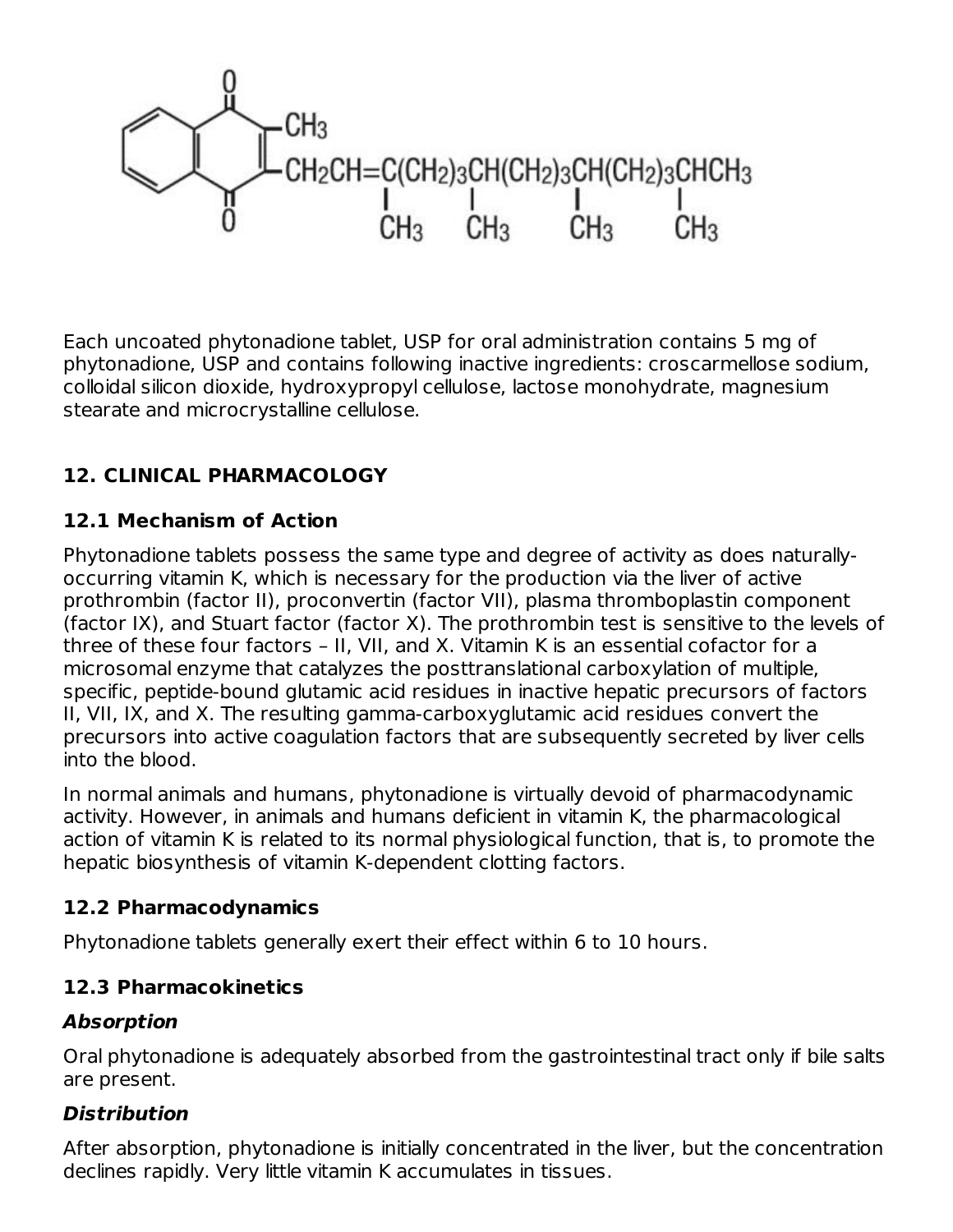#### **Elimination**

Little is known about the metabolic fate of vitamin K. Almost no free unmetabolized vitamin K appears in bile or urine.

### **13. NONCLINICAL TOXICOLOGY**

#### **13.1 Carcinogenesis, Mutagenesis, Impairment of Fertility**

Studies of carcinogenicity or impairment of fertility have not been performed with phytonadione. Phytonadione at concentrations up to 2,000 mcg/plate, with or without metabolic activation, was negative in the Ames microbial mutagen test.

#### **16. HOW SUPPLIED/STORAGE AND HANDLING**

Phytonadione Tablets USP, 5 mg are light yellow to yellow colored, round shaped, uncoated tablets engraved with "10 14" on one side and break line on other side and are supplied as follows:

NDC 70710-1014-1 in bottle of 100 tablets

NDC 70710-1014-3 in bottle of 30 tablets

NDC 70710-1014-4 in carton of 100 tablets  $(10 \times 10 \text{ unit-dose})$ 

#### **Storage**

Store at 20°C to 25°C (68°F to 77°F); excursions permitted to 15°C to 30°C (59°F to 86°F) [see USP Controlled Room Temperature]. Always protect phytonadione tablets from light. Store in tightly closed original container and carton until contents have been used.

#### **17. PATIENT COUNSELING INFORMATION**

Vitamin K $_{\rm 1}$  is fairly rapidly degraded by light; therefore, advise patients to always protect phytonadione tablets from light. Store phytonadione tablets in closed original carton until contents have been used [see How Supplied/Storage and Handling (16)].

#### **Call your doctor for medical advice about side effects. You may report side effects to FDA at 1-800-FDA-1088.**

**Please address medical inquiries to MedicalAffairs@zydususa.com or Tel.: 1- 877-993-8779 or FDA at 1-800-FDA-1088 or www.fda.gov/medwatch.**

**SPL UNCLASSIFIED**

**Manufactured by:**

#### **Cadila Healthcare Limited**

Ahmedabad, India

**Distributed by:**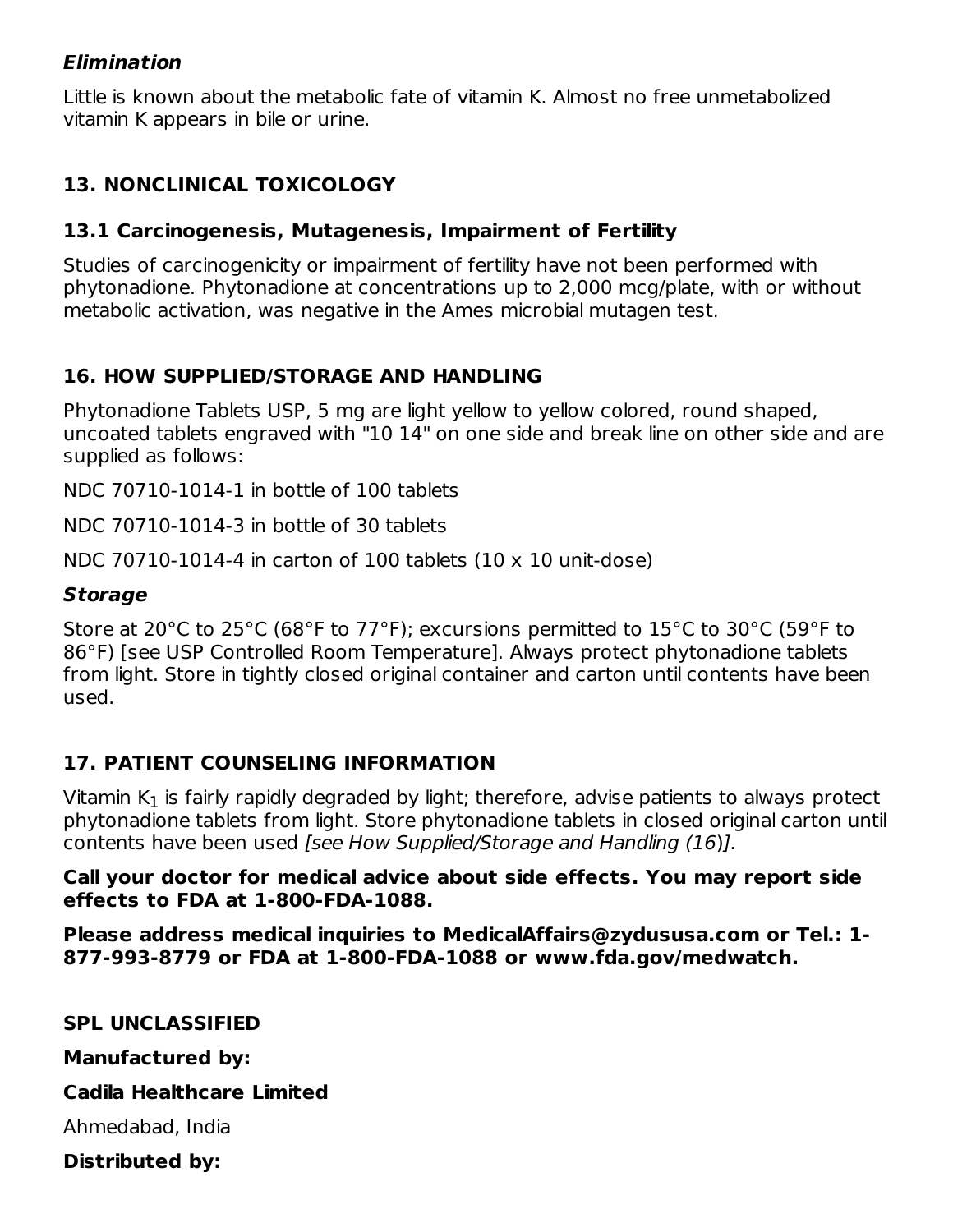### **Zydus Pharmaceuticals (USA) Inc.**

Pennington, NJ 08534 Rev.: 10/21

#### **PACKAGE LABEL.PRINCIPAL DISPLAY PANEL**

Phytonadione Tablets USP, 5 mg 100 tablets NDC 70710-1014-1 Rx only

Zydus



| <b>PHYTONADIONE</b>                                                     |                         |                           |                     |                 |      |
|-------------------------------------------------------------------------|-------------------------|---------------------------|---------------------|-----------------|------|
| phytonadione tablet                                                     |                         |                           |                     |                 |      |
|                                                                         |                         |                           |                     |                 |      |
| <b>Product Information</b>                                              |                         |                           |                     |                 |      |
| <b>Product Type</b>                                                     | HUMAN PRESCRIPTION DRUG | <b>Item Code (Source)</b> |                     | NDC: 70710-1014 |      |
| <b>Route of Administration</b>                                          | ORAL                    |                           |                     |                 |      |
|                                                                         |                         |                           |                     |                 |      |
|                                                                         |                         |                           |                     |                 |      |
| <b>Active Ingredient/Active Moiety</b>                                  |                         |                           |                     |                 |      |
| <b>Ingredient Name</b>                                                  |                         | <b>Basis of Strength</b>  |                     | <b>Strength</b> |      |
| <b>PHYTONADIONE</b> (UNII: A034SE7857) (PHYTONADIONE - UNII:A034SE7857) |                         |                           | <b>PHYTONADIONE</b> |                 | 5 mg |
|                                                                         |                         |                           |                     |                 |      |
|                                                                         |                         |                           |                     |                 |      |